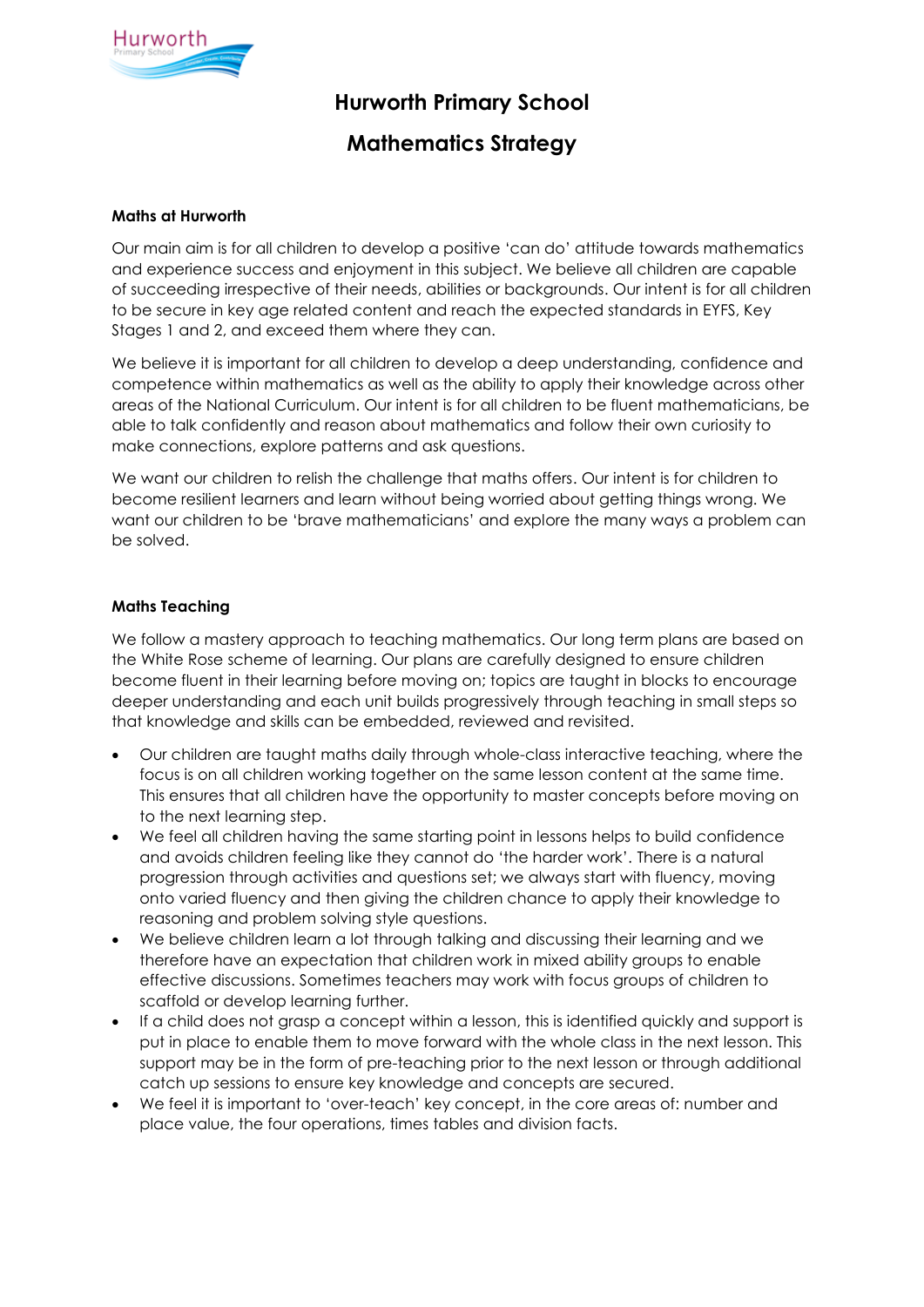- From Year 1, at the start of each lesson, we always start with a 'Flashback 4' activity this is a series of four questions which aim to revisit prior knowledge from the previous lesson, previous unit and previous year group. This helps us to make sure that important facts, knowledge and key concepts are being remembered and it also provides a firm foundation for each unit and lesson.
- Teachers are expected to use a variety of resources to plan their daily lessons to ensure learning is tailored to individual classes and pupils, ensuring that each child's needs are catered for.
- Across all year groups, we recognise the importance of the CPA approach to mathematical learning (concrete – pictorial – abstract). Children start by being able to understand and relate to the questions using a 'concrete' method (using manipulatives such as numicon, base 10 or cubes). As their understanding progresses, the context is then represented in a 'pictorial' state (actual pictures of objects at first, and then later moving onto more abstract representations such as bar models). The final stage, 'abstract' refers to more formal methods of calculations (written methods such as column method or the bus stop method). We understand that children learn in different ways and the use of varied representations and structures helps to develop a deeper understanding and to strengthen a 'sense' of number.
- Challenge is very important to us and we make sure to embed challenge within every lesson for all children. Children are challenged in a variety of ways including through targeted questioning, and deepening challenges. Children will always work within the lesson content and will never go beyond year group expectations. Instead, we aim to deepen knowledge by asking children to apply their knowledge in different ways. We believe it is more important for children to be able to tackle problems and find several solutions rather than completing the same style of question several times.

## **Mathematics Planning**

- White Rose Yearly overview and our long term planning. Separate documents for each year group will be added to our website soon.
- Early Years trust ready maths curriculum for Reception and Lingfield Trust's 25 key objectives for Years 1-6
- Weekly planning including; Flashback 4, key vocabulary, key questions and challenge
- Weekly arithmetic tests in Year 6 to practise taught concepts, identify misconceptions and address gaps in learning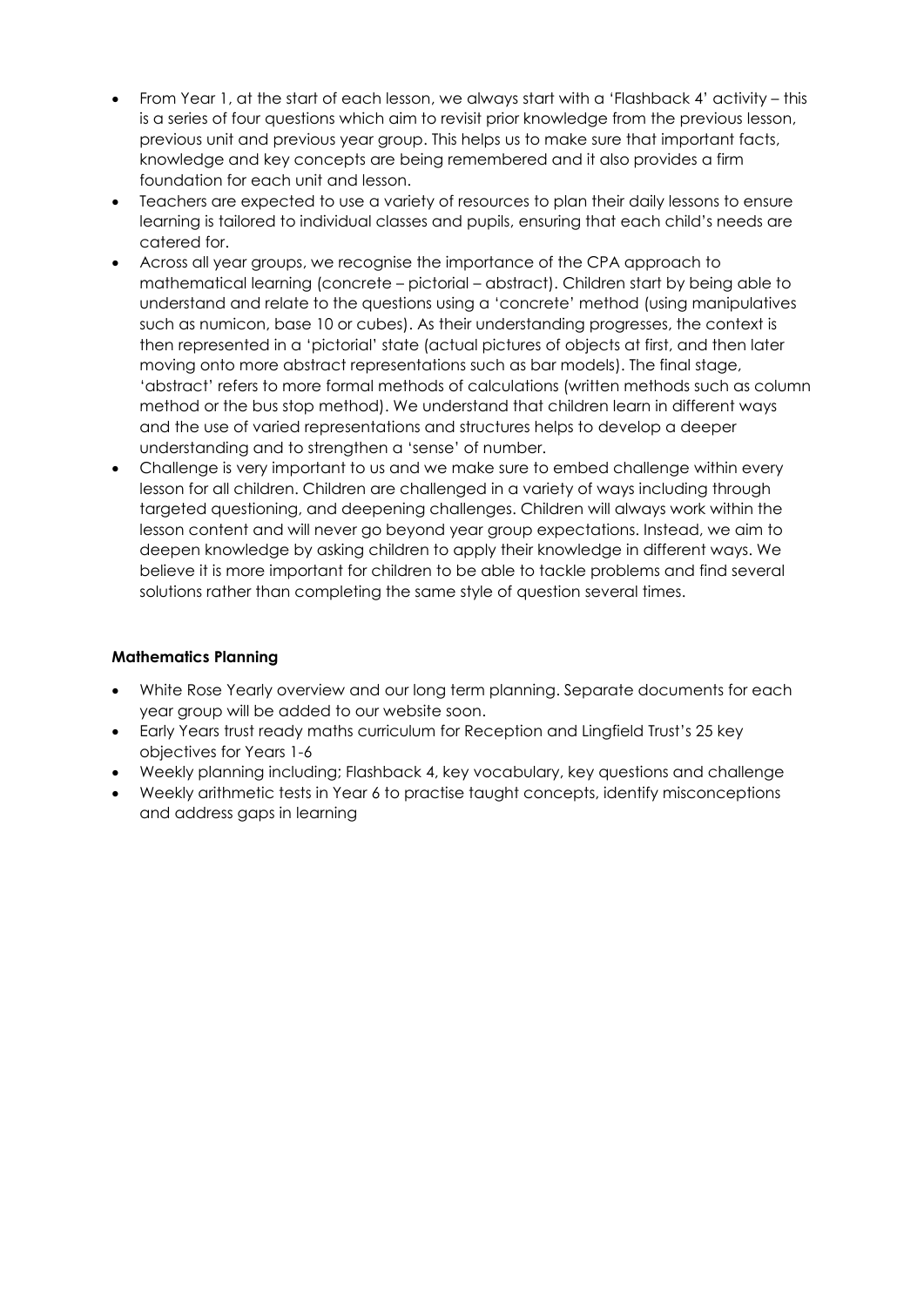## **Multiplication Tables Teaching and Expectations**

We understand that the quick recall of multiplication and division facts is an essential skill for our children. We want our children to be able to confidently recall facts up to 12 x 12 by the end of Year 4 and then have the ability to apply their knowledge in Year 5 and 6 and beyond. We know that the ability to instantly recall these facts enables children to answer relative questions with ease. Therefore, we feel it is important to approach the teaching and testing of times tables in a consistent and progressive format from Reception through to Year 6. We have therefore carefully designed our yearly overview to ensure children learn times table knowledge progressively and opportunities are planned to review and check knowledge.

## End of year expectations:

| Reception         | There is no specific statement for Reception, however we feel it is important that children are<br>exposed to counting in twos, fives and tens in readiness for Year 1.                                                                         |
|-------------------|-------------------------------------------------------------------------------------------------------------------------------------------------------------------------------------------------------------------------------------------------|
| Year 1            | Count, read and write numbers to 100 in numerals; count in multiplies of twos, fives and<br>tens                                                                                                                                                |
| Year <sub>2</sub> | Count in steps of 2, 3, and 5 from 0, and in tens from any number, forwards and<br>backwards<br>Recall and use multiplication facts and division facts for the 2, 5 and 10 multiplication<br>tables, including recognising odd and even numbers |
| Year <sub>3</sub> | Count from 0 in multiples of 3, 4, 8, 50 and 100<br>Recall and use multiplication and division facts for the 3, 4 and 8 multiplication tables                                                                                                   |
| Year 4            | Count in multiples of 6, 7, 9, 25 and 1000<br>Recall multiplication and division facts for multiplication tables up to 12x12                                                                                                                    |
| Year 5            | Multiply and divide numbers mentally drawing upon known facts<br>⋗                                                                                                                                                                              |
| Year 6            | Perform mental calculations, including with mixed operations and large numbers<br>➤                                                                                                                                                             |

## Our Yearly Structure:

| Hurworth.<br>Hurworth<br><u><b>Times Tables Yearly Overview</b></u> |                                                                                           |                                                                                                               |                                              |                                                                          |                                                                            |                                                                           |
|---------------------------------------------------------------------|-------------------------------------------------------------------------------------------|---------------------------------------------------------------------------------------------------------------|----------------------------------------------|--------------------------------------------------------------------------|----------------------------------------------------------------------------|---------------------------------------------------------------------------|
|                                                                     | Autumn 1                                                                                  | Autumn 2                                                                                                      | Spring 1                                     | Spring 2                                                                 | Summer <sub>1</sub>                                                        | Summer 2                                                                  |
| Reception                                                           |                                                                                           | In Reception, children will explore counting in twos, fives and tens through songs, nursery rhymes and books. |                                              |                                                                          |                                                                            |                                                                           |
| Year 1                                                              |                                                                                           |                                                                                                               |                                              | Counting in twos<br>(skip counting,<br>repeated addition<br>and lots of) | Counting in tens<br>(skip counting,<br>repeated addition<br>and lots of)   | Counting in fives<br>(skip counting,<br>repeated addition<br>and lots of) |
| Year 2                                                              |                                                                                           | $2 \times (3$ weeks)<br>2 ÷ (3 weeks)                                                                         | 10 x (3 weeks)<br>$10 \div (3$ weeks)        | 5 x (3 weeks)<br>5 ÷ (3 weeks)                                           | Counting in threes<br>(skip counting,<br>repeated addition<br>and lots of) | Consolidate 2x. 10x.<br>5x (including<br>division facts)                  |
| Year 3                                                              | Mixed 2, 10 and 5<br>assessment<br>3 x (3 weeks)<br>3 ÷ (3 weeks)                         | $4 \times (3$ weeks)<br>$4 \div (3$ weeks)                                                                    | 8 x (3 weeks)<br>$8 \div (3$ weeks)          | $6x(3$ weeks)<br>$6 \div 13$ weeks)                                      | 7 x (3 weeks)<br>$7 ÷$ (3 weeks)                                           | Consolidate 3x, 4x,<br>8x (including<br>division facts)                   |
| Year 4                                                              | Mixed 3, 4 and 8<br>assessment<br>Consolidate 6x and<br>7 x (including<br>division facts) | 9 x (3 weeks)<br>9 ÷ (3 weeks)                                                                                | $11 \times (3$ weeks)<br>$11 \div (3$ weeks) | 12 x (3 weeks)<br>$12 \div (3$ weeks)                                    | (including division facts)                                                 | Consolidate all times tables up to 12 x 12                                |
| Year 5                                                              | Mixed times tables<br>up to 12x12<br>assessment                                           | Keep up sessions for children who need it.                                                                    |                                              |                                                                          |                                                                            |                                                                           |
| Year 6                                                              | Mixed times tables<br>up to 12x12<br>assessment                                           | Keep up sessions for children who need it.                                                                    |                                              |                                                                          |                                                                            |                                                                           |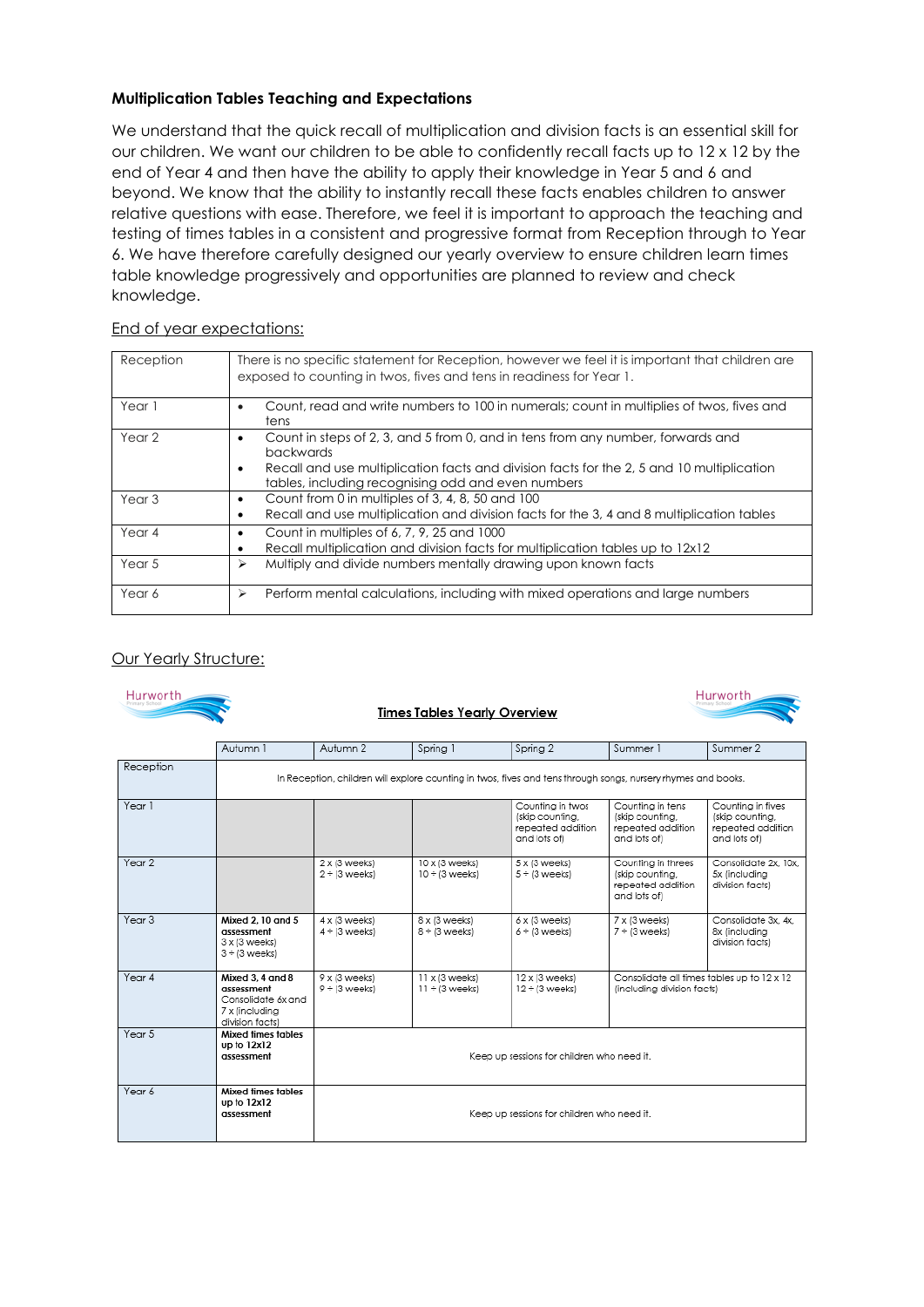In Years 1-4, children will be taught specific strategies and methods to help them learn their multiplication and division facts where the main focus is on children linking their knowledge and using facts they already know to work out facts they do not know.

Two 10 minute sessions a week are taught focussing on such facts and following the teaching, the children are then given a test weekly to check their understanding and automaticity of the learnt facts. The test contains 10 questions for Year 1 and 25 questions for Years 2-4.

Our structure for times tables focusses on all children being taught the same content at the same time. However, we do ensure that children are being challenged from week to week.

In Year 1, children start off learning to count in multiples and then will be challenged with counting backwards, repeated addition, 'lots of' sentences and then tackling multiplication facts if they are ready.

In Years 2-6, when learning multiplication facts children start with learning multiplication facts, moving onto commutative facts and then applying their knowledge to missing numbers. When learning division facts, children start with learning division facts, moving onto mixed multiplication and division and then applying their knowledge to missing numbers.

All children also receive a weekly homework sheet to help them practise the facts that they are learning in class and they also have access to Maths Shed (in Year 2) and Times Table Rock Stars (in Years 3-6). We also encourage our children to practise using White Rose's 1- Minute Maths App.

If children do not pass after 3 weeks, they will then receive keep up sessions to enable them to continue learning the relevant facts whilst also addressing any gaps in knowledge.

## **Number Facts**

We feel that making sense of number and being fluent in number facts from an early stage is hugely important in providing a solid base for future mathematical learning. We therefore follow the Number Sense program which aims to stop children being reliant on counting on their fingers to calculate and enable children to develop both a deep understanding of number and number relationships, and fluency in addition and subtraction facts.

In Reception, children are exposed to Number Sense content embedded in daily maths lessons. In Year 1, Year 2 and Year 3, at least three sessions are taught weekly in addition to daily maths lessons. All sessions are no longer than 15 minutes and have a strong focus on talk and verbal reasoning.

By the end of the Number Sense program, all children should understand how to use the key strategies to recall addition and subtraction facts fluently and have the ability to apply these strategies when solving more complex calculations and problems. The strategies covered are:

- ▶ One More, One Less
- > Two More, Two Less: Think Odds and Evens
- > Number 10 Fact Families
- $\triangleright$  Five and A Bit
- $\triangleright$  Know About 0
- Doubles and Near Doubles
- Number Neighbours: Spot the Difference
- $\triangleright$  7 Tree 9 Square
- $\triangleright$  Ten and A Bit
- $\triangleright$  Make 10 and Then

#### **Reception Number Sense Overview**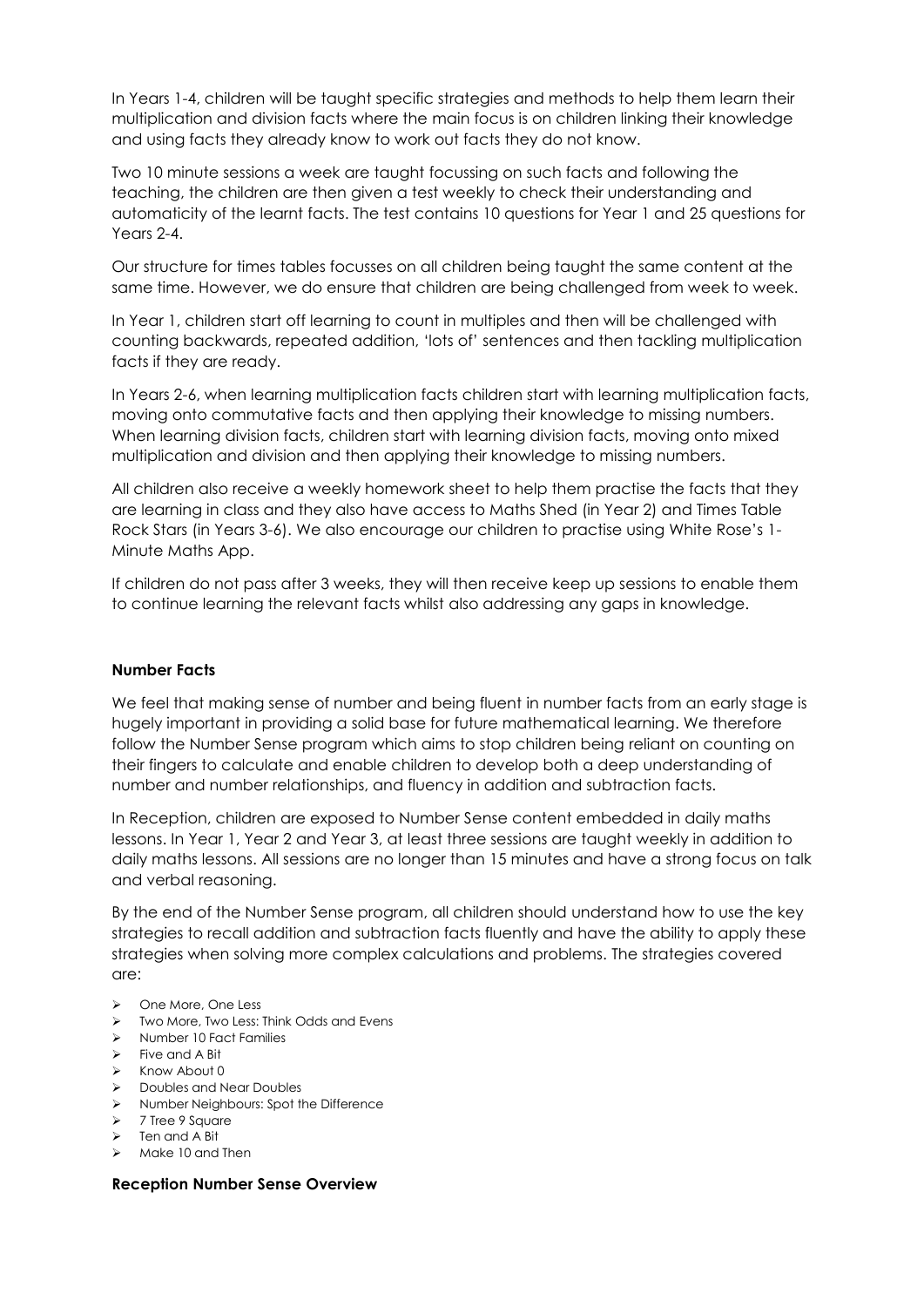| Book 1<br>Subitising<br>$1$ and $2$ | Book 2<br>Subitising<br>$1$ to $3$ | Book 3<br><b>Subitising</b><br>$1$ to $4$ | Book 4<br>Subitising<br>1 to 5 | Book 5<br>Subitising<br>6 to 10 | Books $1 - 5$ focus on subitising. The word subitising comes from the root word 'subitus'<br>meaning suddenly, and is the ability to quickly recognise how many items are in sets of<br>up to 4 or 5 without counting. We are born with the ability to subitise, so starting with a<br>focus on subitising is something that is accessible to all children, regardless of prior<br>experience.<br>The programme books sequentially introduce quantities to five, and provide quidance on<br>how to support children to subitise these quantities. As we can only subitise up to 4 or 5<br>randomly arranged items, quantities above this amount need to be organised into a<br>recognisable structure for us to subitise them, for example the six dice pattern. For this<br>reason, Book 4 and 5 introduce and develop the use of structured mathematical models<br>and arrangements, such as the five frame and ten frame, |
|-------------------------------------|------------------------------------|-------------------------------------------|--------------------------------|---------------------------------|------------------------------------------------------------------------------------------------------------------------------------------------------------------------------------------------------------------------------------------------------------------------------------------------------------------------------------------------------------------------------------------------------------------------------------------------------------------------------------------------------------------------------------------------------------------------------------------------------------------------------------------------------------------------------------------------------------------------------------------------------------------------------------------------------------------------------------------------------------------------------------------------------------------------------|
| Book 6<br>Partitioning<br>2         | Book 7<br>Partitioning<br>3        | Book 8<br>Partitioning<br>4               | Book 9<br>Partitioning<br>5    | Book 10<br>Partitioning<br>10   | These books continue to develop children's subitising skills, but rather than focusing just<br>on the whole quantities in the way books $1 - 5$ do, they start to focus on splitting up<br>quantities into parts.<br>The Early Learning Goal states that children should automatically recall number bonds up<br>to five and some number bonds to 10. These books support children to do just that The<br>provide lots of contexts and prompts for partitioning sets, and building strong visual<br>models of each quantity which support children to know the bonds within each number.                                                                                                                                                                                                                                                                                                                                     |
| Book 11                             | Book 12                            | Book 13                                   |                                |                                 | Books on partitioning $6 - 9$ are not provided in the previous section as children are not<br>expected to know number bonds for these. However Book 11 supports children to<br>understand more about the composition of these numbers, and to develop a deep<br>understanding of them.                                                                                                                                                                                                                                                                                                                                                                                                                                                                                                                                                                                                                                       |
| Composition<br>of<br>6 to 9         | Comparing<br>quantities<br>to 10   | Patterns in<br>numbers<br>to 10           |                                |                                 | By the time children get to Book 12, they will already have a deep understanding of<br>numbers to 10, and have had lots of discussions which involve comparing them. This<br>book pulls together that learning to provide focused resources on comparison.                                                                                                                                                                                                                                                                                                                                                                                                                                                                                                                                                                                                                                                                   |
|                                     |                                    |                                           |                                |                                 | Book 13, patterns in numbers to 10, supports children to learn more about the structure<br>of odd and even numbers, and of doubles, including supporting the recall of some<br>doubles facts as required by the Early Learning Goal                                                                                                                                                                                                                                                                                                                                                                                                                                                                                                                                                                                                                                                                                          |

## **Number Facts Fluency Program Overview for Years 1 to 3**

| Stage                                                                                 | Year                     | Focus of stage                                                                                                                                                                                                                                                                                                                                                                                                                                                                 | Mapping to the grid facts                                                                                  |  |  |
|---------------------------------------------------------------------------------------|--------------------------|--------------------------------------------------------------------------------------------------------------------------------------------------------------------------------------------------------------------------------------------------------------------------------------------------------------------------------------------------------------------------------------------------------------------------------------------------------------------------------|------------------------------------------------------------------------------------------------------------|--|--|
| Stage 1<br>Visual Number<br>Foundations<br>Stage 2<br>Make and Break<br>Numbers to 10 | Year 1                   | Building a deep and visual understanding of numbers 1-10<br>Subitising quantities $1 - 5$ , and subitising structured arrangements for<br>quantities 6-10<br>• Recognising quantities 1-10 twos-wise and fives-wise on tens frames<br>ASSESSMENT CHECK POINT - NUMBERS 1-10<br>Exploring the different ways that every number to 10 can be broken<br>into parts and put back together<br>• Starting to remember some facts<br>• Introducing addition and subtraction equations | Preparation for meeting the grid facts                                                                     |  |  |
| Stage 3<br><b>Facts and Strategies</b><br>within 10                                   |                          | • Learning calculation strategies for adding and subtracting within 10<br>Learning to use what you know to work out what you don't yet know<br>Achieving fluency in addition and subtraction facts within 10<br>ASSESSMENT CHECK POINT - FACTS WITHIN 10                                                                                                                                                                                                                       | Achieving fluency in the grid facts<br><b>The Addition Grid Facts</b><br><b>The Subtraction Grid Facts</b> |  |  |
| Stage 4<br>Ten and A Bit                                                              |                          | Building a deep and visual understanding of the numbers and quantities<br>11 to 20<br>• Understanding the concept of place value<br>• Learning the Ten and A Bit calculation strategy<br>ASSESSMENT CHECK POINT - TEN AND A BIT FACTS                                                                                                                                                                                                                                          | $0$ 1 2 3 4 5 6 7 8 9 1<br>$0$ $1$ $2$ $3$ $4$ $5$ $6$                                                     |  |  |
| Stage 5<br><b>Facts and Strategies</b><br>across 10                                   | Year <sub>2</sub>        | Learning the remaining calculation strategies<br>Practicing strategy selection to promote efficient and flexible thinking<br>• Achieving fluency in addition and subtraction facts across 10<br>ASSESSMENT CHECK POINT - FACTS ACROSS 10                                                                                                                                                                                                                                       | Mage <sup>1</sup>                                                                                          |  |  |
| Stage 6<br><b>Extending Facts and</b><br>Strategies                                   |                          | Learning to extend and apply the within and across 10 facts to addition<br>۰<br>and subtraction calculations involving 2-digit numbers                                                                                                                                                                                                                                                                                                                                         | Extending the grid facts to other calculations                                                             |  |  |
| Consolidation                                                                         | Year 3<br>Autumn<br>Term | • Reviewing and consolidating Stage 5 and 6 to secure fluency in facts<br>across 10 and in mental 2 digit calculation                                                                                                                                                                                                                                                                                                                                                          |                                                                                                            |  |  |

**Progression in Mathematics**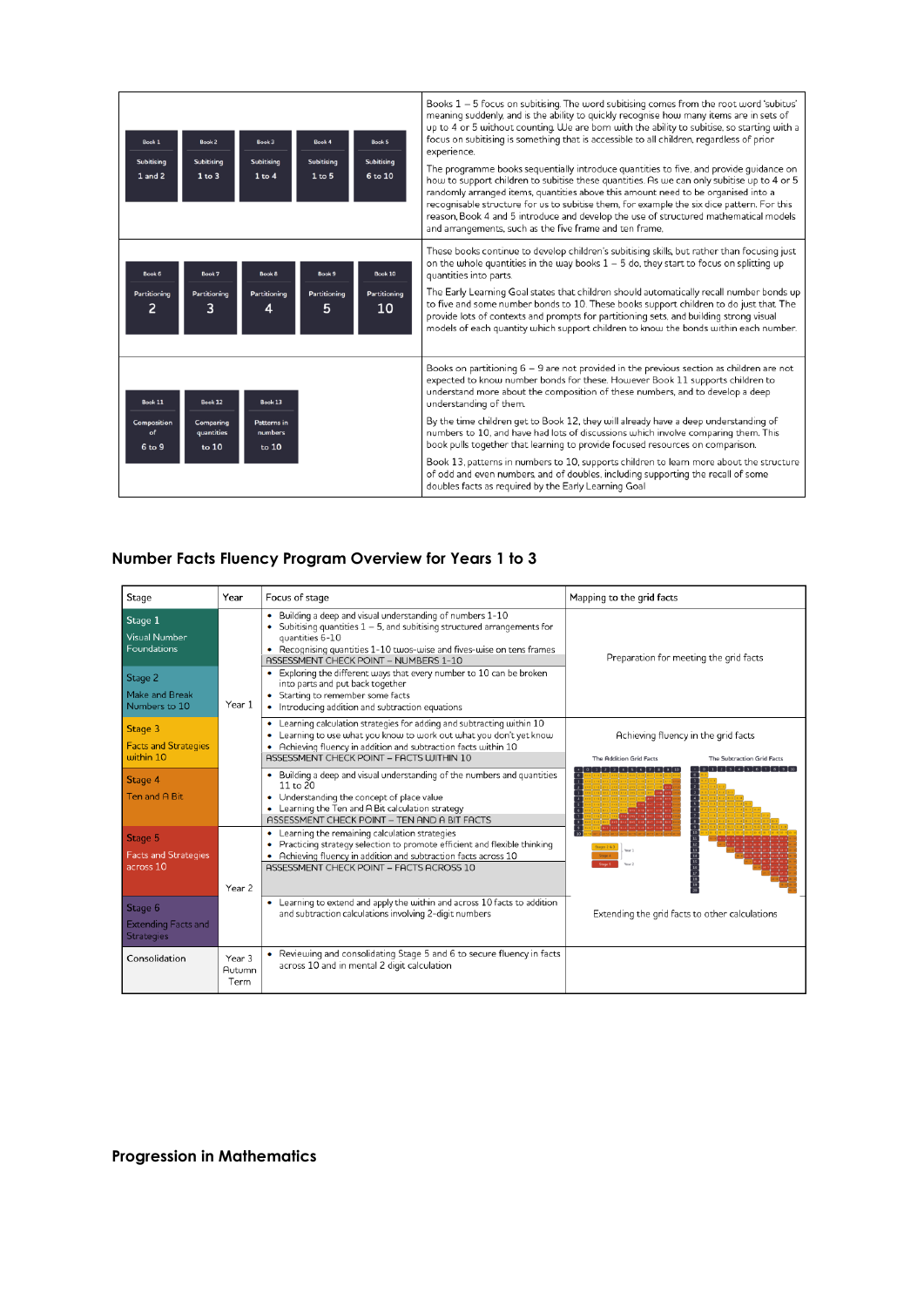We have designed a progression document to ensure that mathematics is progressive across our curriculum, from Early Learning Goals in Reception to Year 6 National Curriculum expectations.

From Year 1 to 6, individual strands of the National Curriculum are mapped across the year groups. This clearly shows prior learning and future learning beyond the current year group within different strands of mathematics.

For Reception, you will see Early Learning Goals and statements taken from our Trust Ready document linked to the strands in the National Curriculum for KS1 and KS2.

You will find the full document (Mathematics Progression) on our website.

## **Early Mathematics**

We aim to develop a positive 'can do' attitude towards mathematics from the very start. In Reception, we aim to nurture positive attitudes towards maths and help children to build confidence.

We aim to deliver a curriculum that embeds mathematical thinking and talk and allows key mathematical concepts to be revisited and developed further across the year. We always build upon what children already know and can do and as young children learn best when they are interested, we aim to teach maths through stories, songs, rhymes and engaging practical activities where possible. We feel it is important for children to be using the correct mathematical vocabulary right from the start of their mathematics journey and therefore teachers will ensure vocabulary forms a key part of discussions within daily lessons.

We want our children to achieve a mastery level, in relation to recognising and understanding numbers, quantity and patterns. Further, we want them to develop a really strong sense of number. This is important to ensure children have the confidence and strong understanding of basic numbers in preparation for Key Stage One.

## **Children with SEND**

Our mastery approach to mathematics is designed to give all learners, particularly the most disadvantaged and those with special educational needs and/or disabilities (SEND), the knowledge they need to succeed in life. We believe that everyone, no matter what their starting point is, can learn and improve at maths. We consider each child as an individual and we aim to provide the appropriate support and resources to ensure that every child has the opportunity to make progress and reach their full potential. If a child is working below their current year group, they will receive additional support to address gaps in learning whilst also have exposure to their current year group's content.

## **Mathematics Across the Curriculum**

Children will be given the opportunity to use and apply mathematical skills in other areas of the curriculum across all year groups. This will enable them to see how maths is used in the real world. Teachers are expected to carefully identify where mathematical learning can be practised in other curriculum areas for example, data handling in science.

## **Vocabulary Expectations**